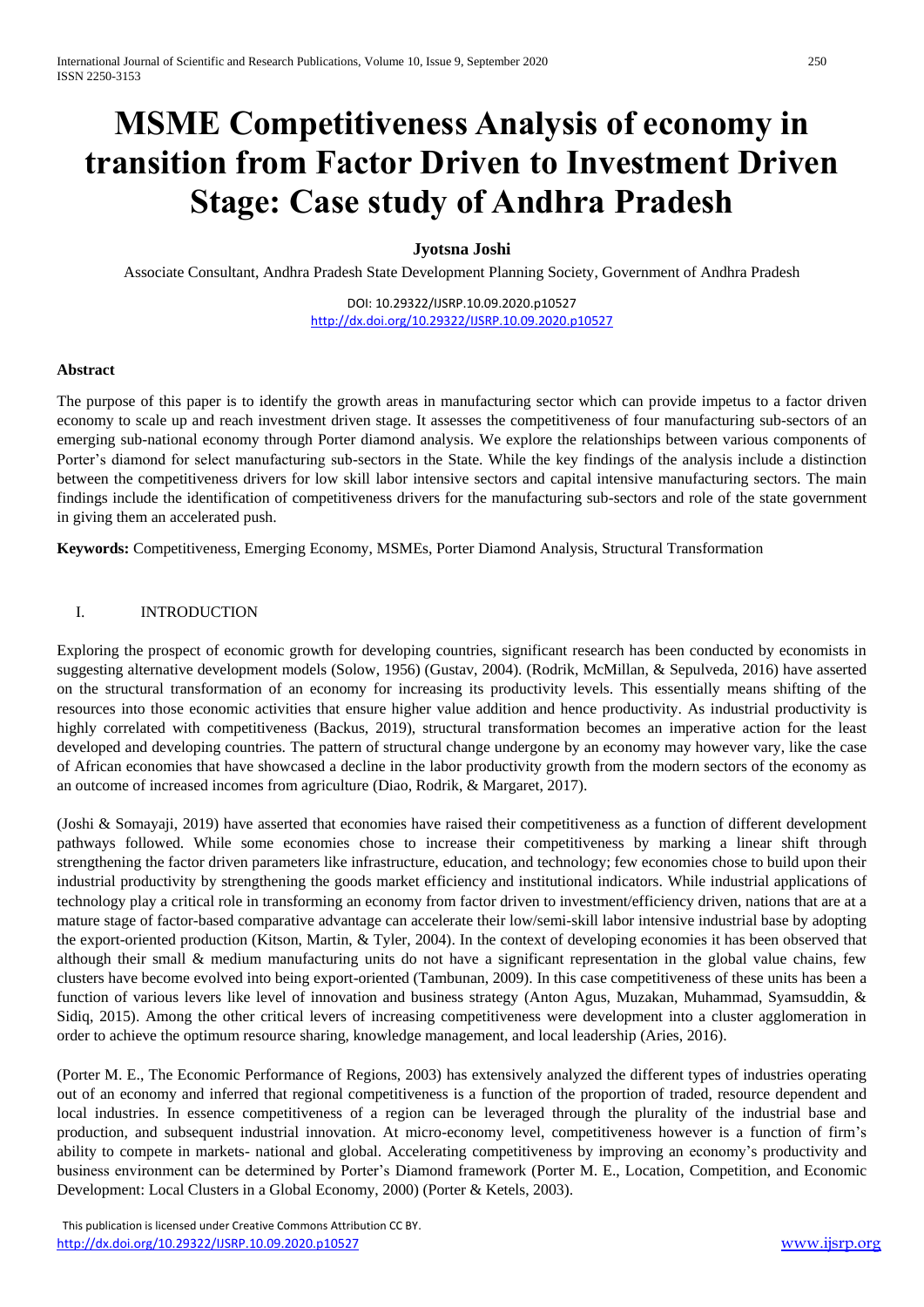

*Figure 1: Porter's Diamond Model of Competitive Advantage*

Delving deeper to the individual forces that constitute the Porter's diamond model: Factor conditions capture the natural endowments, physical infrastructure and connectivity aspects, availability of human resources, etc. Demand Conditions include buyer sophistication and the presence of well integrated firms within the cluster. Meanwhile Firm Strategy & Rivalry sets the context for production process sophistication within the industries, capacity for innovation in the industrial segments, and nature of competitive advantage. Lastly, the component Related  $\&$  Supporting industries encompasses the indicators like local supplier quality & quantity, value chain breadth, etc. Additionally, the component 'Government' in the diamond-model includes indicators related to the regulatory facilitations provided to the businesses through property rights, efficiency of legal framework in settling disputes, transparency in policy making, property rights etc. While 'Chance' capitulates the possibilities of those events that can affect the operations of a business, such as disease outbreak, violence outbreak, or any major breakthrough in that industry.

Studies mapping the determinants of competitiveness based on the Porter Diamond Framework have been conducted to assess the competitiveness of MSMEs at firm level (Kharub & Sharma, Comparative analyses of competitive advantage using competitive advantage using of MSMEs in Himachal Pradesh), 2017). For the Indian landscape, the overall attractiveness of industries like automobiles (Bhatia J. D., 2016), plastics (Mandal, Porter's Five Forces Analysis of the Indian Plastic Industry, 2011), sports goods (Jhamb P. D., 2016) have been well explored through various determinants of competitiveness. While the Porter's Diamond Framework emphasizes on driving competitiveness by creating a fostering business ecosystem connected through common institutions and shared externalities in a given cluster, (Porter M. E., The Five Competitive Forces that Shape Strategy, 2008) has derived a framework that can be applied to individual firms in an industry, so as to assess the attractiveness levels of the industry and the operating forces that govern a particular industry. He has asserted that it is the industry structure that drives competition and profitability. (Dobbs, 2014) has elaborated upon the Porter's Five Competitiveness forces and provided template consisting of indicators for each and every Competitive force, summarized below:

- **Competitive Rivalry** which encompasses the variables 'industry growth', 'product differentiation', 'switching costs', fixed and/or storage costs', 'capacity expansion', and 'exit barriers'
- **Threat of Buyers/buying groups** which includes the variables 'industry products', 'buyer information', 'buyer backward integration', 'buyer switching costs', buyer profitability'
- **Threat of Supplier/Supplier Groups** which includes 'supplier concentration', 'supplier volume/profit', 'forward integration of suppliers', 'supplier products', and 'supplier substitutes'
- **Threat of New Entrants** that includes 'supply side economies of scale' and demand side benefits of scale' along with 'distribution channels' and 'government policy'
- **Threat of substitutes**

This paper tries to evaluate the competitiveness of the manufacturing sector of an emerging market- sub-national economy of India- state of Andhra Pradesh, which has been recently created after bifurcation of the erstwhile state of Andhra Pradesh into the state of Telangana and the state of Andhra Pradesh (GoI, 2014). By computing the Porter's Diamond for various manufacturing sub-sectors, this paper tries to highlight the drivers of competitiveness for the manufacturing sub-sectors of the state. Further, it tries to do a detailed assessment of major variables forming the determinants of competitiveness viz. Demand Conditions, Factor Conditions, Firm Strategy Structure & Rivalry, and Related and Supporting Industries, Government & Chance for each of the manufacturing sub-sectors.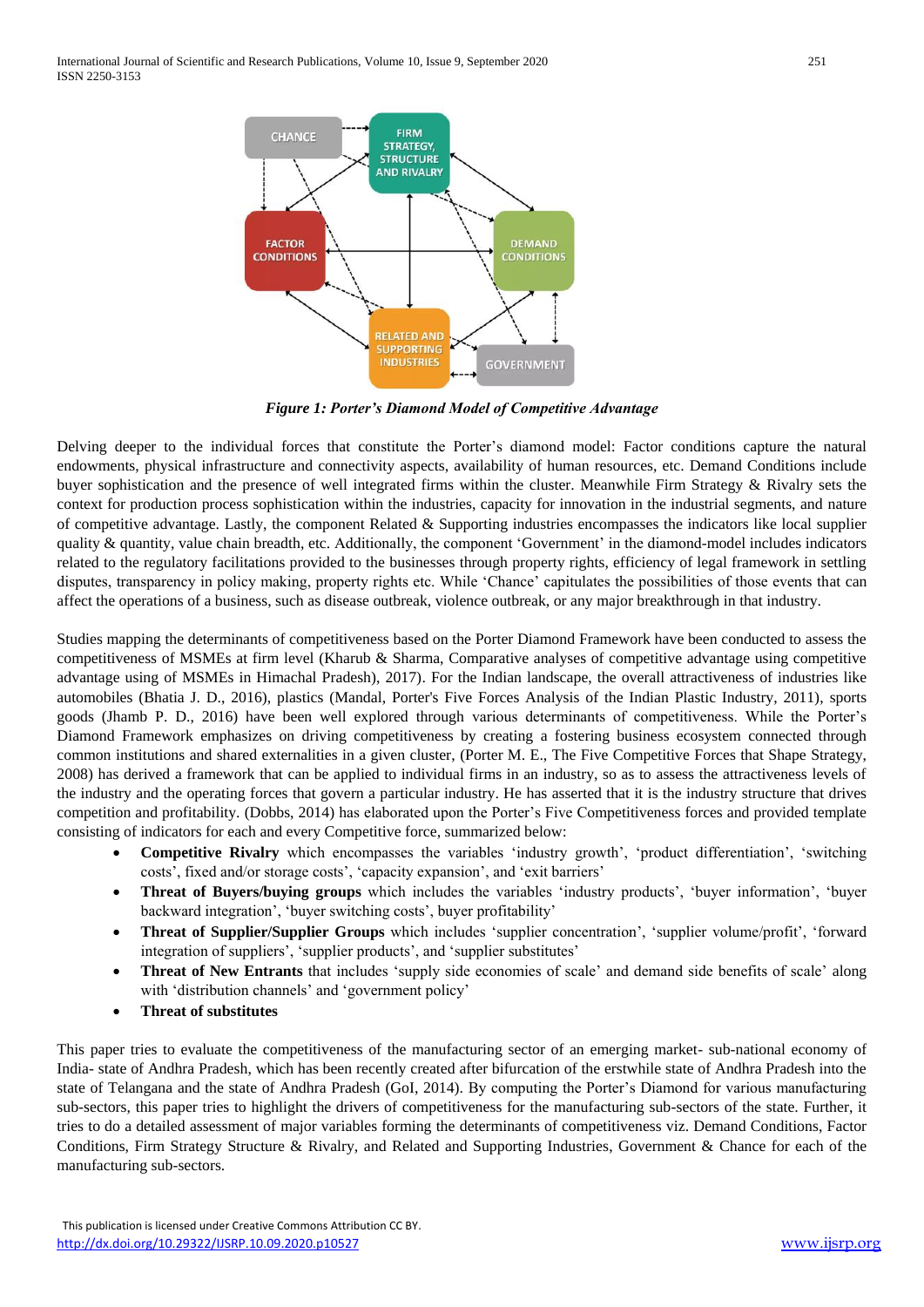International Journal of Scientific and Research Publications, Volume 10, Issue 9, September 2020 252 ISSN 2250-3153

By associating the industry perception for each of the manufacturing sub-sectors with respective determinants, we not only try to plot the major driver for a particular sector, but also identify the related causes behind the performance/non-performance of that sector towards specific variables. Eventually, the paper leads to associating the government interventions with the perception results and suggests actions that emerging markets can undertake in order to structurally transform their economy.

### II. LITERATURE REVIEW

This section details into three broad themes: Clusters as an instrument to building competitiveness, SME productivity and competitiveness in developing countries, and Porter Diamond for various manufacturing sectors in developing countries.

(Porter M. E., 1998) had argued that firms create competitive advantage by locating themselves into a cluster that is highlighted by optimal sharing of resources like transport infrastructure, sophisticated methods of production, continuous innovation in either processes or products. Further, for developing countries economic development can be facilitated by clusters through more internal and regional trade. Cluster Development Programs in developing economies have facilitated the clusters in meeting the targeted outcomes. (Garone & Maffioli, 2016) have studied Brazil's (Sao Paulo and Minas Gerais) local productive arrangement system through testing for the effects of related policy on firms located in these clusters. They found that the beneficiary firms increased their exports by 90% as compared to the firms in control group; employment levels of the firms in treatment group also increased by 17% creating gain in efficiency and positive spillovers. The results being more on less along same lines have also been highlighted by similar studies on clusters of other developing economies (Giuliani, Matta, & Pietrobelli, 2016), indicating the robustness of local linkages driving performance of SMEs located within a geographical location and optimizing shared resources for market access through improved access to new production technologies and organizational innovation (Kutschke, Rese, & Baier, 2016). However, a common challenge remains to build sustainably performing clusters on which extensive research has been carried out, suggesting the pivotal role of cluster-level services & facilitations offered by institutions. While, (Ingstrup, 2013) by studying four different clusters of Denmark, has asserted that cluster facilitation varies by the type of cluster, industry, and skill levels. (Schrammel, 2013) asserts clusters to be self-sufficient on provisioning of services like market information symmetries, personnel procurement, organizing platforms for networking, access to finance & venture capital, foreign trade promotion, technology access etc.

Viewing Small & Medium enterprises as a critical instrument of clusters, SME productivity becomes an important factor to assess competitiveness of the industry. Various strategies have been adopted by developing nations to augment the SME productivity; with SMEs in Malaysia strategically orienting towards greater information and market access through networks for enhanced firm performance (Wan Mohd Nazdrol bin, Abdullah, & Breen, 2013). Meanwhile economies like Indonesia that have chosen to build an export-oriented manufacturing sector, have gone for internationalization of their SMEs so as to increase their profitability through greater market exposure and learning opportunities (GInting, 2014). (Md. Nur, 2018) has emphasized on the determinants of export competitiveness of manufacturing sector by taking the case study of Bangladesh, wherein the factors like access to finance, trade facilitation, and government policies are found to be most significant.

Across industries there is large dispersion in the total factor productivity for manufacturing sectors. (Okada, 2005) has empirically investigated the competitiveness of the manufacturing sectors of Japan, and has found that highly regulated industries such as medical instruments, pharmaceuticals have shown less growth in the Total Factor Productivity as compared to the sectors that are more exposed to both domestic and international competition. Developing countries on the other hand can leverage their competitiveness by either harnessing their resource based industries or integrating themselves into the Complex Product Systems like Automobiles or Electronics Systems (Chaminade & Vang, 2006). Alternatively, (UNCTAD, 2005) highlights the productivity enhancement of SMEs in developing countries through building the local business community for traditional sectors that absorb a majority of regional labour, and linking them with institutional investors- foreign or domestic.

There is a vast pool of literature on Porter Diamond evaluation for various manufacturing activities involving complex assembly products like auto components (Jacob & Jagannathan, 2007), to simple manufacturing and less-capital intensive products like plastics, to highly capital and labour intensive like textile (Rodrigues & Khan, 2015). Similar studies have also been accomplished for MSME clusters (Kharub & Sharma, Investigating the role of Porter Diamond determinants for competitiveness in MSMEs, 2016). This paper tries to assess the competitiveness of manufacturing sector of a developing economy at sub-national level, by constructing Porter's Diamond for select manufacturing activities. Since, developing economies are characterized by strong presence of low-medium skilled workforce (Albaladejo & Weiss, 2017), the scope of this study is limited to labour intensive manufacturing sectors and evaluating their competitiveness.

# III. METHODOLOGY

#### 3.1 Study Design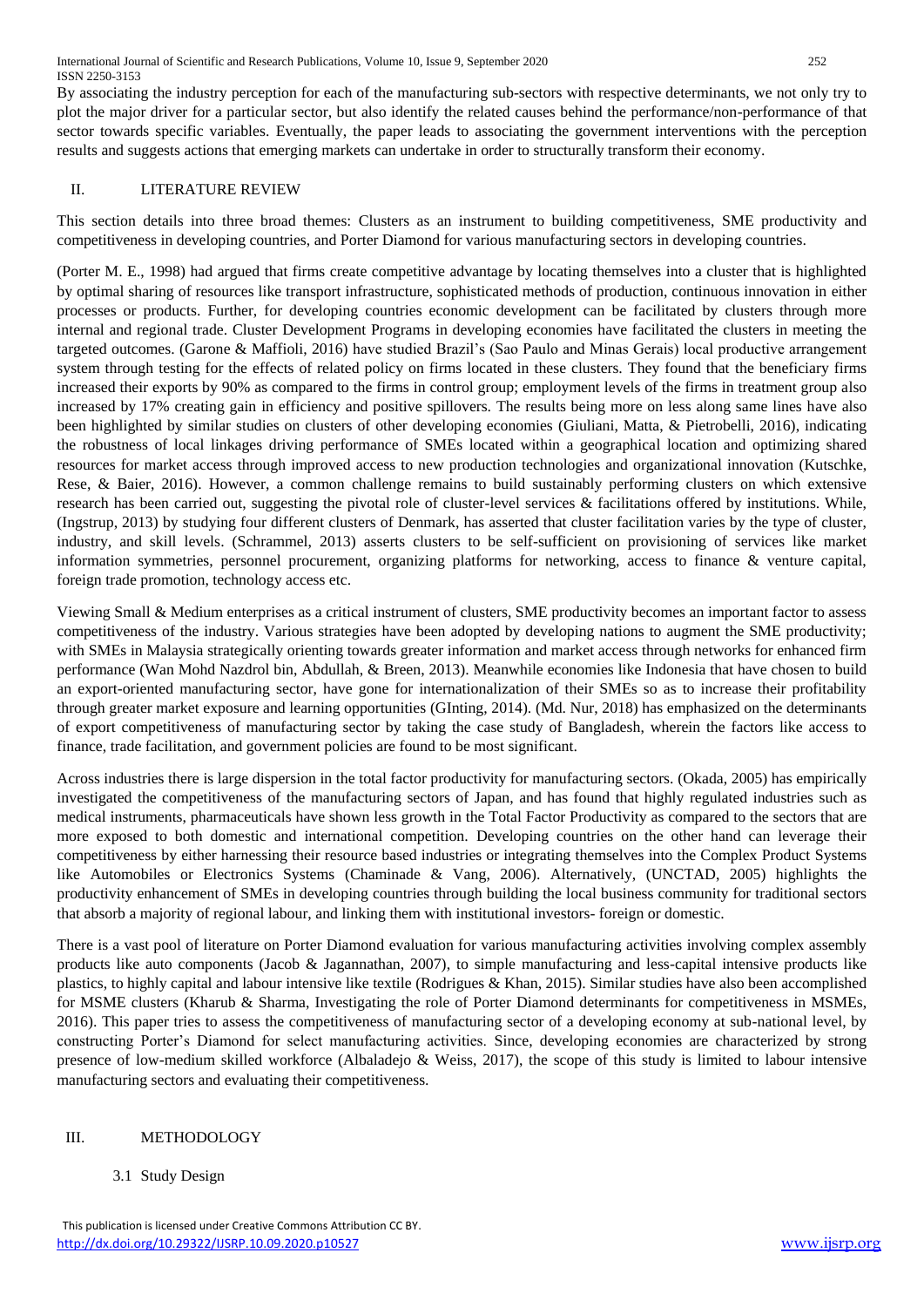The state of Andhra Pradesh has been conducting an annual assessment of its competitiveness since 2015. Back in 2015, it entered into a Memorandum of Understanding with the World Economic Forum for benchmarking itself against the global economies in terms of competitiveness. The first competitiveness assessment for the state was done in collaboration with the World Economic Forum and the Confederation of Indian Industries. The Global Competitiveness Index is a benchmarking tool developed in consonance with Porter's Framework of Competitiveness and includes both quantitative and qualitative aspects of assessment (Schwab, 2018). Whilst the qualitative aspect includes the survey of the business community and capturing their perceptions on various facets of competitiveness; the quantitative component is the aggregation of many indicators pertaining to the macro-economic environment, human development indicators etc. pooled in from international and national databases.

This paper originates from the competitiveness opinion survey data collected for the state of Andhra Pradesh for the year 2018- 19. Sampling frame is decided by keeping in mind the structure of the economy; for Andhra Pradesh the agriculture-industriesservices share in 2018 was 31%-24%-45%. Hence the sampling frame consisted of entrepreneurs proportionately representing this mix. Another important point to be noted is the geographical spread of the survey, which encompassed entrepreneurs from all the thirteen districts of the state.

The responses against each indicator for the determinants in Porter's Diamond were captured on a Likert Scale ranging from 1-7, with representation for each score number indicated in the questionnaire (Appendix 1). Shortlisting the MSMEs from the data collected, we got entrepreneurial perceptions from 193 establishments that were surveyed. These establishments ranged from low skill labor intensive sectors like metal casting, auto repair, and basic food processing activities to semi-skilled sectors like textiles & apparel, electronics assembly, etc. to high skill capital intensive sectors like petrochemicals and pharmaceuticals.

Table 1 below summarizes the number of manufacturing establishments surveyed across each product. category. It is evident that Food Processing, Textiles & Apparel, Minerals & Metals, and Heavy Engineering (Heavy Machinery & Construction taken together as one category) emerge as major sectors of the economy employing most of the state's labor force. Other manufacturing industries, carrying a smaller representation are however not analyzed in depth through the Porter Diamond.

| PRODUCT CATEGORY              | <b>MANUFACTURING</b><br><b>ESTABLISHMENTS CAPTURED</b> |
|-------------------------------|--------------------------------------------------------|
| <b>FOOD PROCESSING</b>        | 49                                                     |
| <b>TEXTILES &amp; APPAREL</b> | 46                                                     |
| <b>MINERALS &amp; METALS</b>  | 33                                                     |
| <b>HEAVY MACHINERY</b>        | 12                                                     |
| <b>CONSTRUCTION</b>           | 12                                                     |
| PETROCHEMICALS & CHEMICALS    | 13                                                     |
| <b>PAPER &amp; PRINTING</b>   | 10                                                     |
| ELECTRONICS & ELECTRICAL      | 7                                                      |
| <b>PLASTICS</b>               | 6                                                      |
| <b>PHARMACEUTICALS</b>        | $\overline{4}$                                         |
| <b>TOTAL</b>                  | 193                                                    |

# **Table 1: Category of Manufacturing Units & Distribution of firms**

# 3.2 Descriptive Statistics Analysis of determinants of competitiveness

Since the responses against the questions asked in the Opinion Survey carry a strong perception component, descriptive analysis of the data is done to find the mean for the indicators grouped under the Six determinants of Competitiveness. The descriptive statistics were analyzed both inter-industry and intra-industry. While the intra-industry analysis of the perception variables gives a holistic picture of the determinants and variables constituting the competitiveness of that sector; the inter-industry analysis positions the status of a particular indicator for each industry and identifies the industry where it has the weakest linkage.

# 3.3 Porter Diamond Analysis

Porter Diamond Analysis is done on each select manufacturing sub-sector. The lengths of the diamond axes in the analysis represent the strength of linkage of different determinants of competitiveness with each other. Alternatively, the Diamond Area analysis represents the strength of the particular manufacturing sub-sector. For all the four manufacturing sub-sectors studied, competitiveness is investigated through the business perception data.

# 3.4 Hypothesis

 This publication is licensed under Creative Commons Attribution CC BY. <http://dx.doi.org/10.29322/IJSRP.10.09.2020.p10527> [www.ijsrp.org](http://ijsrp.org/) While analyzing the Porter Diamond for each manufacturing sub-sector, we also test for the following hypothesis: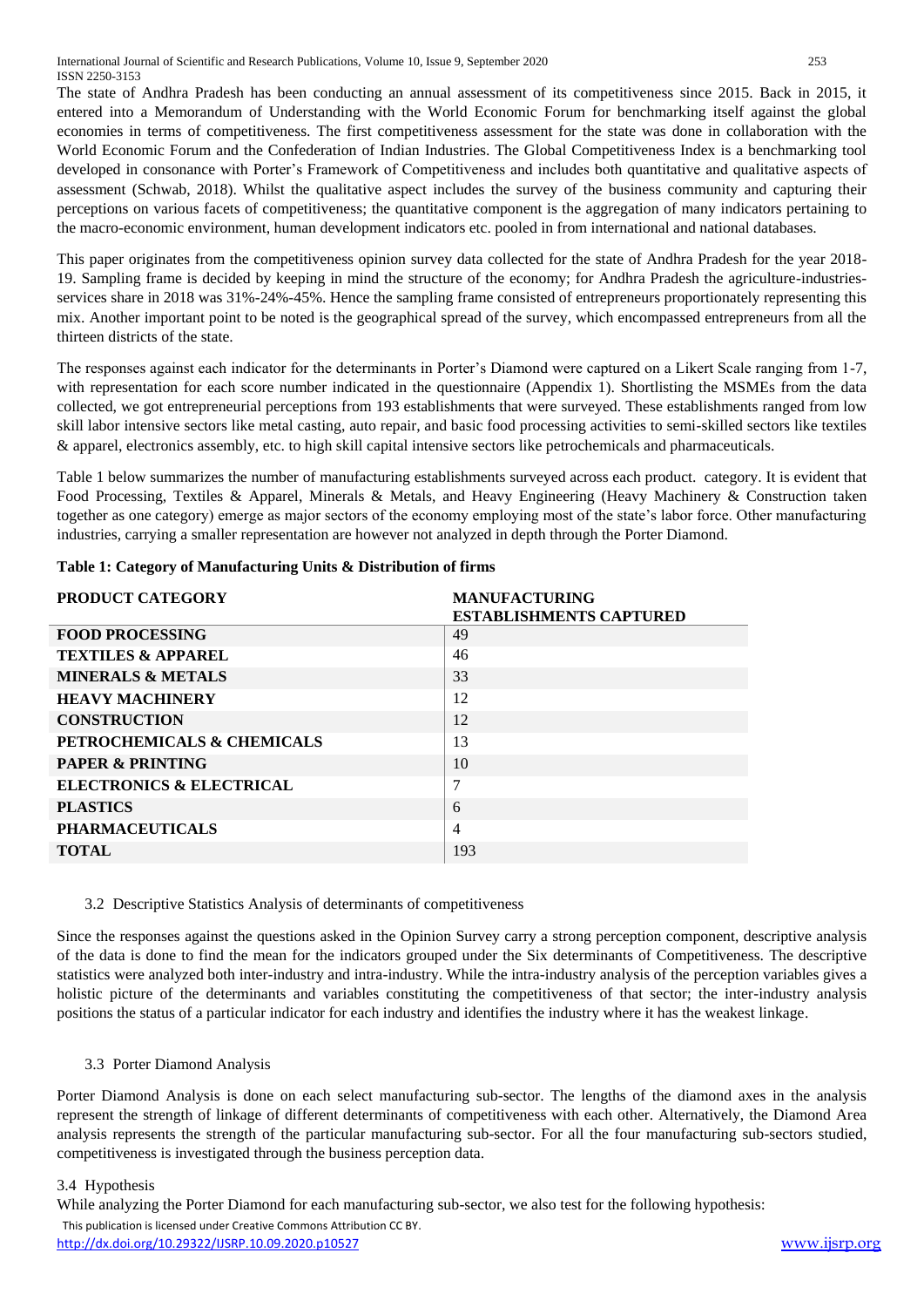Hypothesis1: Economies in transition from factor driven to investment driven stage, have a key role of Government in driving the competitiveness of their manufacturing sectors

#### IV. EMPIRICAL FINDINGS & ANALYSIS

## 4.1 PORTER'S DIAMOND MODEL

4.1.1 **Food Processing:** The 49 food processing establishments surveyed include activities like horticulture processing, milling, marine food processing (includes fishes, shrimps, prawns etc.), fruit processing (pickle making, jelly making etc.), meat processing, edible oil refining, dairy products manufacturing, etc. Since the Food processing sector in developing countries is highly intertwined with the agriculture sector (Agarwal & Neogi, 2017), the state of Andhra Pradesh with an agriculture share of nearly 30% has a huge presence of food-processing establishments across all its districts.

Nature of this Industry in developing countries is that requiring low skill and being highly labor intensive, with a large domestic spread of input linkages sources from within the economy (Jongwanich & Nedelyn, 2009); The industry at large is quite fragmented with a large number of small sector firms. The presence of high level of informality and only a few conglomerates deters the industry from achieving the economies of scale (Kapoor & Sharma, 2016). Also, because of low investments in transportation and storage, most of the produce does not go through a rigorous harmonization and quality control process in the face of export competition (Trienekens & Zuurbier, 2007); exposing it to local markets with lesser buyer preferences and selling at significantly lower prices.

- For sub-national economy of Andhra Pradesh, **Factor Conditions** are at a better position, with a mean score of 4.80 out of 7. Food Processing sector in the state receives quality power supply for its operations, and has an access to quality infrastructure (ports & roads) that give it a good market exposure. However, the sector does not have strong linkages between university-industry-research that deters product development and hence catering to wider global markets.
- **Demand Conditions** for the food processing industry are strong, with a mean score of 4.97 out of 7. As the industry faces a high stringency of environmental regulations, the prospects of product innovation are higher for this sector. Value of 4.9 on the indicator 'Government procurement of advanced technology products' is yet another positive signal for the sector as it renders room for productivity enhancement.
- Related & Supporting Industries the sector shows a weaker value (4.74) as compared to other manufacturing subsectors. This is due to the sparse local availability of specialized training services that can upgrade the skill levels of the work-force to global market levels. The strength of clusters in terms of raw material availability and backward linkages is relatively stronger as compared to other manufacturing sub-sectors. However, limited availability of latest technologies is not deterring the sector from achieving export-led competitiveness.
- For the fourth determinant '**Firm Strategy Structure & Rivalry'**, FDI and related technology transfer is comparatively faster for the food processing sector due to open-ness of the sector for foreign investments and the related spillovers in technology that accrue from it. However, capacity for innovation among the manufacturing firms of the state and Intellectual property protection remains a serious glitch that is limiting competitiveness.
- For the Porter Determinant of '**Government**', the food processing sector is facilitated by a dedicated policy that spreads across specific products and is looked into by a defined institutional agency (Andhra Pradesh, 2015) .
- Lastly, over the Porter determinant '**Chance**', the food processing sector shows a very strong score of 5.22 on 7. This is mainly because of lesser susceptibility of the industry to violent out-breaks and disease out-breaks. In fact, food processing activity in Andhra Pradesh is driven by the determinant of Chance.
- 4.1.2 **Textile & Apparel:** The Textile & Apparel Sector contributes significantly to the total exports and employment generation. (India Brand Equity Foundation, 2017). The 46 Textile & Apparel Establishments surveyed include spinning mills, cotton mills, textile mills, handlooms, etc. The industry is characterized by low labor costs and vertically integrated production facilities (Kim, 2019). However, the skilling aspect for labor force varies across the two segments with textile being semi-skilled and capital intensive, and apparel as low-skill labor intensive.
	- Among the **Factor Conditions**, the Textile and Apparel Industry faces strong infrastructure connectivity in terms of roads and electricity supply quality. However, the industry reports lower values for Quality of port infrastructure, highlighting the not so strong terms of trade for related cargo and cabotage, which are not making the sector export-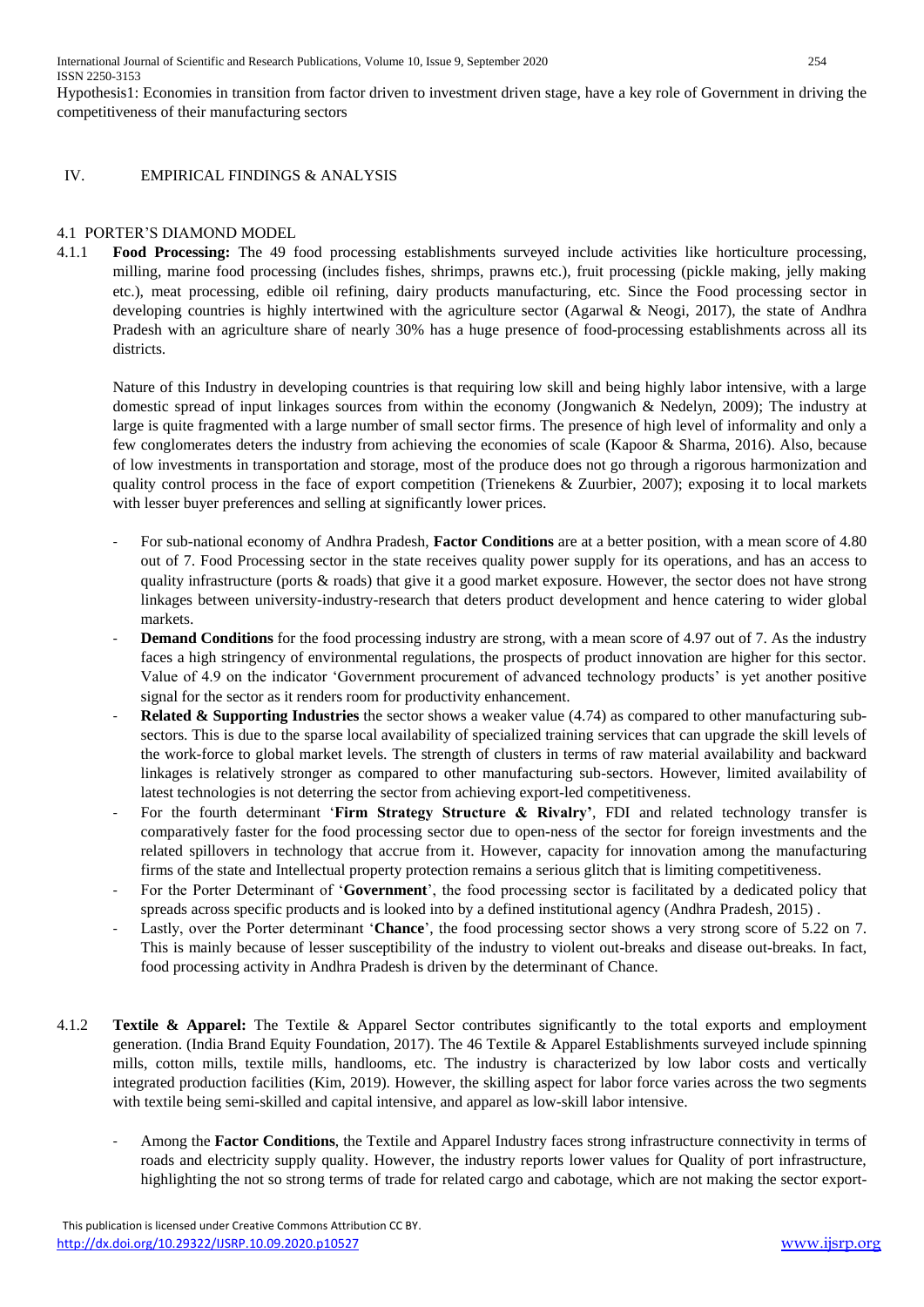competitive and curtailing the products only to the domestic markets. The MSMEs in this sector is also supplemented with the robust financial instruments and incentives.

- For **Demand conditions**, the sector bears a higher value for the indicator 'stringency of environmental conditions' which point towards the scope of product innovation and making it eco-friendly. As per the perception of the business community, since buyer sophistication is low in this particular sector, most of the MSMEs related to garment manufacturing continue to remain small and cater to small sized orders based on seasonal demands of local customer.
- **Related & Supporting industries** have the highest value (4.90) among all the studied manufacturing sub-sectors. Although the business perception on supplier quality and quantity is strong, one of the critical issues in garment manufacturing sector has been the highly fragmented value chain which prevents the sector from modernizing, scaling-up, and changing the product mix and become increasingly export-competitive (Verma, 2002). This goes in line with the mediocre state of development of the related clusters (value 4.69). Also, the value for indicator 'Local availability of specialized training services' is highest for this sector (4.67), which is due to the fact that many skill development programs centered around imparting training on tailoring operate in the state.
- **Firm Strategy Structure & Rivalry** for the Textiles & Apparel Sector carries a score of 5.00. This is constituted by the sector's strong performance over the indicators: 'production process sophistication', 'Degree of Customer Orientation', 'Extent of Marketing', and 'Intellectual Property Protection'. Though the capacity for innovation and company spending on R&D is lower for the local firms, firm level technology absorption is higher (5.23) than the food-processing sector. This goes well in line with (Varukolu, 2009), that states level of technology adoption by a firm is significantly positively related with the firm's size.
- Government policies and incentives are one of the critical levers for this sector that drive its competitiveness. Establishment of Textile Park in the State has facilitated many MSMEs in terms of availing the common facilitation centers and a streamlined regulatory approval process. Scores from the perception data also highlight this through higher value over this determinant for all the selected indicators.
- The Textile & Apparel sector has the largest score over the Porter determinant '**Chance**' (5.50), among all the studied manufacturing sub-sectors. This shows that the sector is less exposed to the random outbreaks of violence and diseases.
- 4.1.3 **Minerals & Metals:** The 33 establishments studied under this category include iron & steel manufacturing, steel fabrication, granite cutting, refractory bricks manufacturing, cast iron manufacturing, lead and lead-related alloys manufacturing, ceramic tiles manufacturing, etc. Developing economies that have availability of natural endowments like iron ores, coal, and other minerals enjoy relative comparative advantage over other economies. Such capital intensive industries not only produce outputs in higher volumes but also employ a greater number of labor (Burange & Yamini, 2008). The Indian Iron & Steel sector is driven by a strong and growing demand for steeldomestic & international, huge pool of medium-skilled labor-force working at competitive costs (RBSA Valuation Advisors, 2018).
	- Among the **Factor Conditions,** business perception of Minerals & Metals industry highlights the good quality of overall infrastructure connectivity offered by the state of Andhra Pradesh. Also, the industry perception on the indicators of presence of skilled labor force and a scientific knowledge base are stronger as compared to all the other manufacturing sub-sectors studied. In essence scores on, 'Quality of scientific Research Institutions' (4.87), 'University Industry Research Collaboration' (4.67), and 'Availability of scientists & engineers' (5.20) vets the fact that a large pool of human resource is available for getting absorbed in the sector.
	- **Demand Conditions** are very poor for this sector due to least buyer sophistication. As a result, the domestic firms might not be incentivized to expand their scale and cater to global markets. Also, a lesser score on 'stringency of environmental regulations' highlights the polluting nature of these industries and the scope for modernization and capacity expansion by shifting to newer technologies.
	- For **Related & Supporting Industries,** besides the sector having developed clusters with related ancillary firms, the local quality and quantity of suppliers remains an issue. This points towards the vitality of building construction standards and codes, which institutionalize the suppliers to feed quality material into the value chain. Alternately, the presence of an indigenous mining sector has supported the industries in this sector by making raw material available at fairly lower costs and hence reducing the scenario of sourcing the raw material (KPMG, 2008).
	- Firm Strategy Structure & Rivalry is the driving determinant of competitiveness for this Industry. However, descriptive statistics of sub-indicators constituting this determinant do not offer a very promising outlook of the industry in terms of global competitiveness. Production process sophistication of industries is average as compared with International benchmarks. Also, in terms of Value Chain breadth the sector does not offer many products across the value chain. Further, expenditure on R&D activities by this sector has been much below the global norms.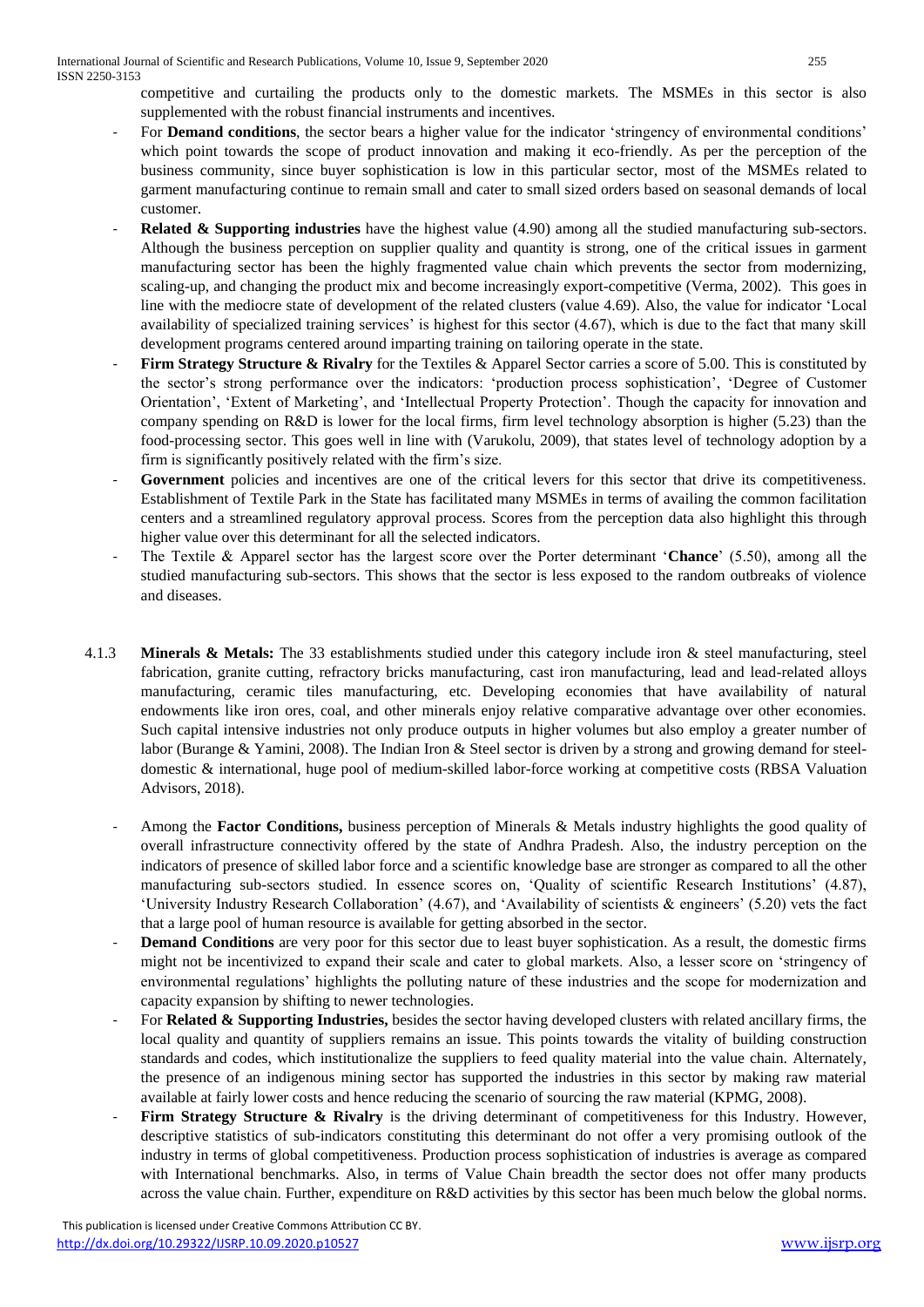International Journal of Scientific and Research Publications, Volume 10, Issue 9, September 2020 256 ISSN 2250-3153

With domestic firms having average levels of capacity for innovation (5.03), it becomes imperative for the state to channelize the incoming FDI in this sector towards technology upgradation.

- For the determinant '**Government**', certain policy initiatives taken by the state government like reduction in customs duty for all primary and secondary metals and opening certain key metals for private investments has yielded a strong positive business perception.
- 4.1.4 **Heavy Engineering:** The establishments studied under this category include manufacturing activities like assembly and fabrication of automobile components, manufacturing of industrial filters, manufacturing of electric motors & transformer components, manufacturing of heat exchanger & pressure vessel etc. As fixed inputs to this sector are capital investment and skilled labor force, it is dominated by large organized players. The nature of exports from this sector have evolved from low value goods exported to developing countries to more sophisticated goods channelized to the next stage of global value chain in developed economies (IICCI, 2009).
	- **Factor Conditions**, are noted to be the highest for this sector among all the studied manufacturing sub-sectors, from the existing sample data. In essence, the quality of overall infrastructure and port infrastructure are the key facilitators to this sector; also, easy access to financing through various government schemes is also a performance driver for this sector. Though the business perception over 'University-Industry Research collaboration' is the strong (4.73), perception over the 'Quality of Scientific Research Institutions' and 'Availability of Scientists & Engineers' has a lower value indicating towards the research collaborations and quality manpower that have to be built up.
	- **Demand Conditions** for this sector are the strongest among all the studies manufacturing sub-sectors. This is primarily because of the high degree of buyer sophistication and government procurement of advanced technology products. Also, the rise in exports which reached USD 65 bn in 2017 (IBEF, 2018) have contributed significantly to the rise in production levels from this sector.
	- For **Related & Supporting Industries**, development of existing clusters in the state of Andhra Pradesh has been assigned with the highest perception scores. Also, availability of the latest technology for this sector is higher owing to the nature of final produced output. (Almodovar & Teixeira, 2014) highlight the significance of knowledge networks that have huge spillover effects on the activities of the associated firms. The case of Andhra Pradesh is characterized by a wide range of institutions of higher education, that can provide the sector with manpower. These forward and backward linkages drive the industry with a strong positive multiplier effect, contributing to the economic growth (Dixit & Joshi, 2011).
	- Business perception over **Firm Strategy Structure & Rivalry** for this Industry is the highest (5.09) amongst all the studied manufacturing sub-sectors. The main contributors to this perception are High Capacity for innovation in the industry, higher degree of company spending on R&D and higher levels of firm level technology adoption. Also, business perception is highest for Intellectual Property Protection in this sector.
	- **Government** facilitation is the driver to competitiveness for Heavy Engineering Sector in state of Andhra Pradesh. In essence, the sector has gained massively from the SEZs, Industrial parks, and Industrial Corridors across the state of Andhra Pradesh. Also, the incentives for various R&D activities provided by the Government (Technology Acquisition Fund Programme) have enabled the growth of this sector in the state.

# 4.2 DIAMOND ANALYSIS & AXES LENGTH ANALYSIS

Table 2 summarizes the scores on the Six-Porter determinants for all the manufacturing sub-sectors analyzed above (Food Processing, Textile & Apparel, Minerals & Metals, and Heavy Engineering). It highlights the major determinant that drives the competitiveness of each sector, for the sub-national economy of Andhra Pradesh. Figure 2 shows the constructed Porter diamond from these scores for the four manufacturing sub-sectors.

| SCORES ON A SCALE OF 1-7                   | Food<br>Processing | Textile $\&$<br>Apparel | Minerals $&$<br>Metals | Heavy<br>Engineering |
|--------------------------------------------|--------------------|-------------------------|------------------------|----------------------|
| <b>Factor Conditions</b>                   | 4.80               | 4.75                    | 4.8                    | 4.86                 |
| Firm Strategy Structure & Rivalry          | 4.91               | 5.00                    | 4.92                   | 5.09                 |
| <b>Demand Conditions</b>                   | 4.97               | 4.89                    | 4.79                   | 5.14                 |
| <b>Related &amp; Supporting industries</b> | 4.74               | 4.90                    | 4.76                   | 4.79                 |
| Government                                 | 5.02               | 5.19                    | 4.90                   | 5.27                 |

#### **Table 2: Scores on Determinants of Porter Diamond for the four manufacturing sub-sectors**

 This publication is licensed under Creative Commons Attribution CC BY. <http://dx.doi.org/10.29322/IJSRP.10.09.2020.p10527> [www.ijsrp.org](http://ijsrp.org/)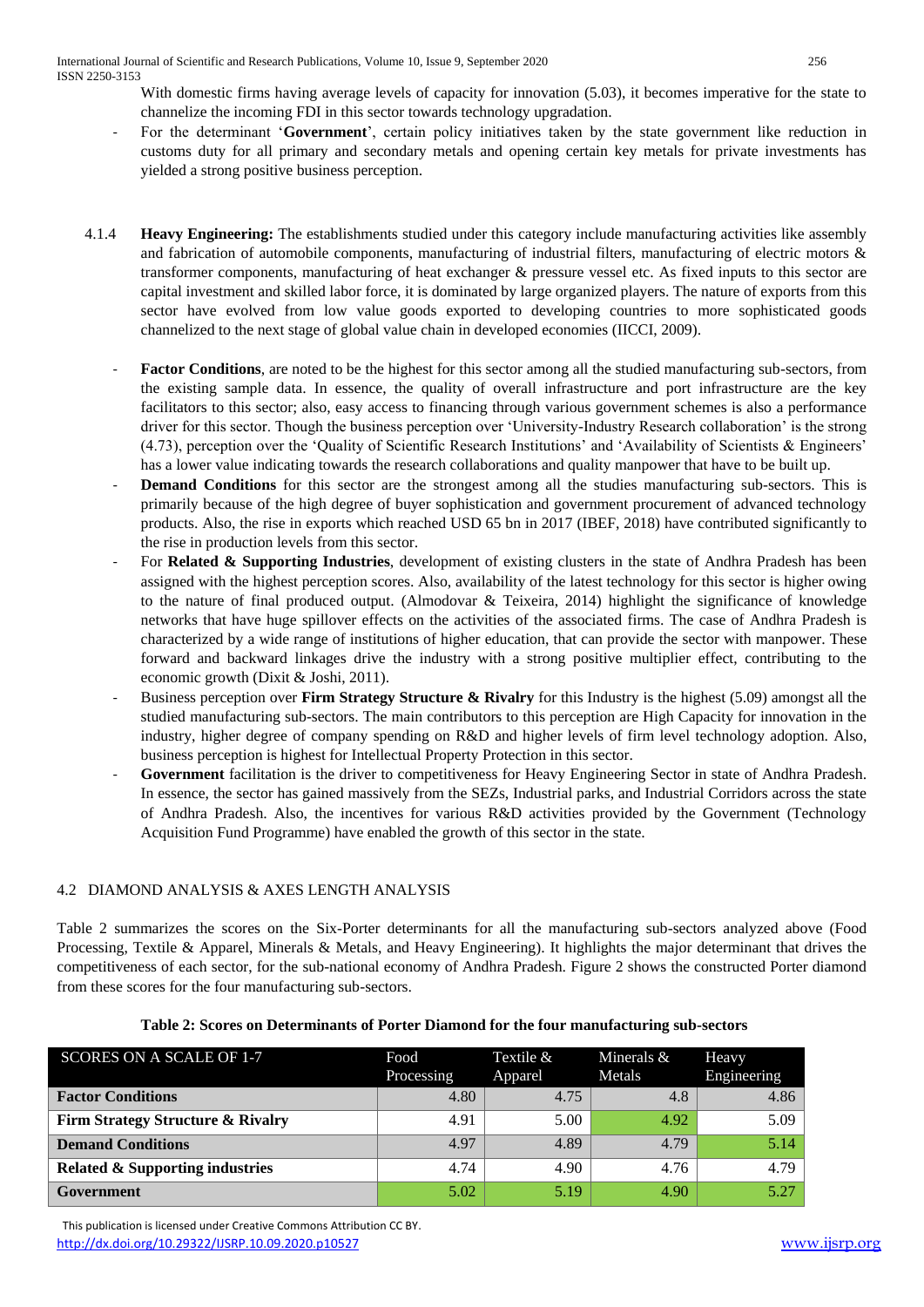### *## In the table above, top two determinants for each sector are highlighted in green*

It can be observed from Table 2 that score on the determinants 'Government' has been among the highest two out of all the determinants. This validates the Hypothesis 1: Economies in transition from factor driven to investment driven stage, have a key role of Government in driving the competitiveness of their manufacturing sectors

For analyzing the relationships between the Porter Determinants, we reduce the hexagonal figure into a four-sided quadrilateral and take only those parameters that are worked upon by firms endogenously for impacting their business performance. By doing so, the determinants of 'Chance' & 'Government' are kept out and we observe the dynamics between the remaining four determinants, i.e. 'Firm Strategy & Rivalry', 'Factor Conditions', 'Demand Condition', and 'Related and Supporting Industries'.

#### **Table 3: Axes length between the Porter Determinants**

| <b>AXES LENGTH (maximum 9.89)</b> | Food<br><b>Processing</b> | Textile &<br><b>Apparel</b> | Minerals &<br><b>Metals</b> | <b>Heavy</b><br><b>Engineering</b> |
|-----------------------------------|---------------------------|-----------------------------|-----------------------------|------------------------------------|
| <b>FACTOR CONDITIONS TO FIRM</b>  | 6.87                      | 6.90                        | 6.87                        | 7.04                               |
| <b>STRATEGY</b>                   |                           |                             |                             |                                    |
| FIRM STRATEGY TO DEMAND           | 6.99                      | 6.99                        | 6.87                        | 7.23                               |
| <b>CONDITIONS</b>                 |                           |                             |                             |                                    |
| DEMAND CONDITIONS TO RELATED      | 6.87                      | 6.92                        | 6.75                        | 7.03                               |
| & SUPPORTING INDUSTRIES           |                           |                             |                             |                                    |
| RELATED & SUPPORTING              | 6.75                      | 6.82                        | 6.76                        | 6.82                               |
| <b>INDUSTRIES TO FACTOR</b>       |                           |                             |                             |                                    |
| <b>CONDITIONS</b>                 |                           |                             |                             |                                    |
|                                   |                           |                             |                             |                                    |
| DIAGONAL 1 (maximum 14)           | 9.65                      | 9.90                        | 9.68                        | 9.88                               |
| DIAGONAL 2 (maximum 14)           | 9.77                      | 9.64                        | 9.59                        | 10.00                              |
| AREA                              | 47.14                     | 47.72                       | 46.42                       | 49.40                              |

*Figure 2: Porter Diamond* 





 This publication is licensed under Creative Commons Attribution CC BY. <http://dx.doi.org/10.29322/IJSRP.10.09.2020.p10527> [www.ijsrp.org](http://ijsrp.org/)

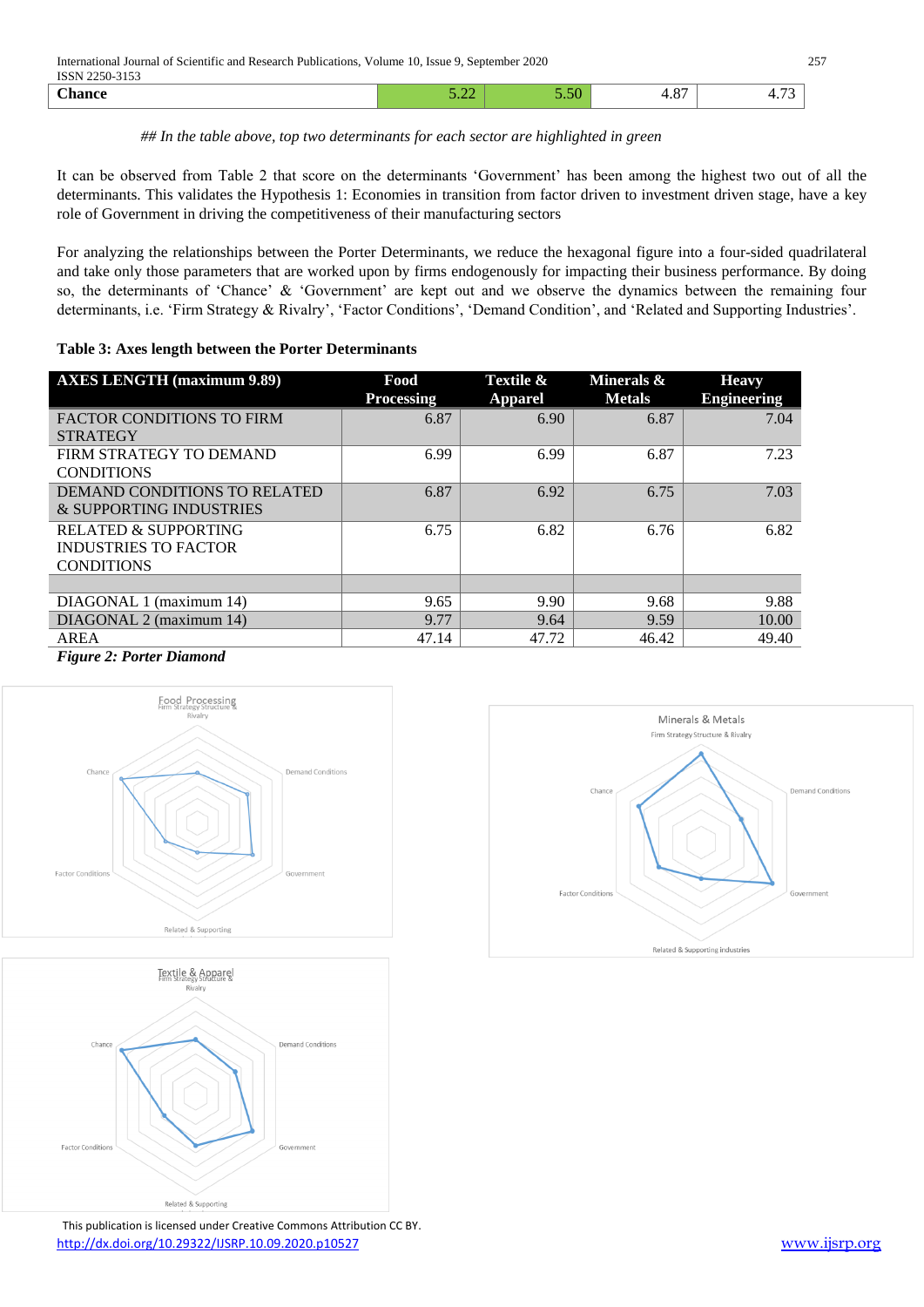#### International Journal of Scientific and Research Publications, Volume 10, Issue 9, September 2020 258 ISSN 2250-3153



From Table 3 the following observations can be made:

- For Food-Processing & Textile & Apparel establishments the strongest linkage that can drive competitiveness is Firm Strategy and Demand Conditions
- For manufacturing units in Minerals & Metals, firm strategy is linked to the factor and demand conditions; and this linkage can drive competitiveness of the sub-sector
- For manufacturing units in Heavy Engineering, the strongest linkage that can drive competitiveness is between Firm Strategy & Demand Conditions

(Dogl, Holtbrugge, & Schuster, 2012) have built on Porter's argument of competitiveness through the diamond area. In essence, a large diamond is indicative of higher competitiveness while smaller diamond area represents low competitiveness. Table 3 summarizes the diamond-area of the studied manufacturing sub-sectors. It is clear that the Heavy Engineering Industry in Andhra Pradesh is the most competitive. This is followed by the Textile & Apparel and Food Processing Industry respectively.

# V. CONCLUSION

It is hence observed that for Andhra Pradesh, a sub-national Indian economy in transition from Factor driven to investment driven stage:

- There is an abundance of labour-force which is mostly semi-skilled. Hence the labour intensive manufacturing sectors like Food Processing & Textile & Apparel, that currently build their competitiveness based on the Government facilitations and Chance (primarily computed by health of the labour force and their ability to work), have to undertake a series of steps so as to remain competitive in the global markets: a) Professional Management of the Labour, b) Degree of Customer Orientation to be enhanced so as to cater to global markets by following their product quality standards
- Capital as well as Labour Intensive manufacturing sector such as Minerals & Metals and Heavy Engineering which is already embedded into the national value chain should undertake a series of steps so as to elevate its competitiveness and integrate itself to the global value chain: a) Strengthen the University-Industry research collaboration so as to increase the innovation potential, b) Coordinate efforts to increase the availability of specialized research and training services for mid  $\&$  senior level personnel, c) Strengthen the local supplier quality and quantity as per the international product standards, d) Expand the value chain breadth of the products offered so as to cater to a large market network.

#### APPENDIX

| <b>DESCRIPTIVE STATISTICS (MEAN VALUES)</b> |                                   |                   |                      |                 |                    |
|---------------------------------------------|-----------------------------------|-------------------|----------------------|-----------------|--------------------|
|                                             |                                   | Food              | <b>Textiles</b><br>& | <b>Minerals</b> | <b>Heavy</b>       |
|                                             | <b>Factor conditions</b>          | <b>Processing</b> | <b>Apparel</b>       | & Metals        | <b>Engineering</b> |
| FC1                                         | Quality of overall infrastructure | 4.91              | 4.78                 | 5.24            | 5.36               |

 This publication is licensed under Creative Commons Attribution CC BY. <http://dx.doi.org/10.29322/IJSRP.10.09.2020.p10527> [www.ijsrp.org](http://ijsrp.org/)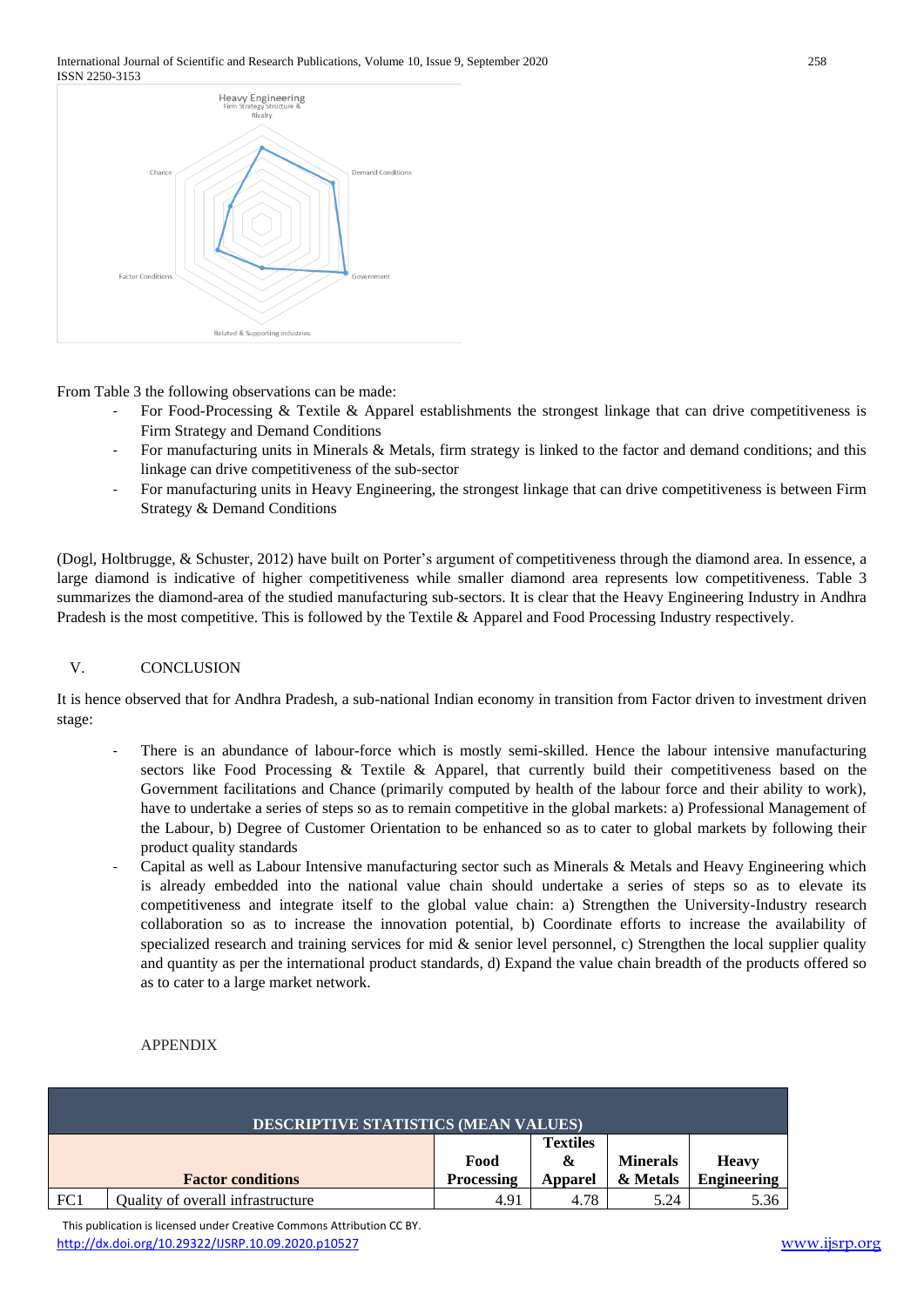| FC <sub>2</sub> | Quality of port infrastructure                                                   | 4.91 | 4.40 | 4.77 | 4.89 |
|-----------------|----------------------------------------------------------------------------------|------|------|------|------|
| FC3             | Quality of electricity supply                                                    | 5.26 | 5.36 | 5.15 | 5.09 |
| FC4             | Ease of access to loans                                                          | 4.85 | 4.53 | 4.52 | 5.18 |
| FC5             | Venture capital availability                                                     | 4.67 | 4.57 | 4.44 | 4.55 |
| FC <sub>6</sub> | financing through local equities market                                          | 4.65 | 4.85 | 4.31 | 4.80 |
| FC7             | Quality of scientific research institutions                                      | 4.52 | 4.62 | 4.87 | 4.45 |
| FC8             | University industry research collaboration                                       | 4.35 | 4.43 | 4.67 | 4.73 |
| FC9             | Availability of scientists and engineers                                         | 5.09 | 5.19 | 5.20 | 4.73 |
|                 |                                                                                  | 4.80 | 4.75 | 4.80 | 4.86 |
|                 | <b>Demand conditions</b>                                                         |      |      |      |      |
|                 | Government procurement of advanced                                               |      |      |      |      |
| DC1             | technology products                                                              | 4.90 | 4.78 | 4.77 | 5.30 |
| DC <sub>2</sub> | Government success in ICT promotion                                              | 5.11 | 4.93 | 5.09 | 5.27 |
| DC <sub>3</sub> | <b>Buyer</b> sophistication                                                      | 4.78 | 4.61 | 4.43 | 5.18 |
| DC4             | Stringency of environmental regulations                                          | 5.11 | 5.23 | 4.87 | 4.82 |
|                 |                                                                                  | 4.97 | 4.89 | 4.79 | 5.14 |
|                 | <b>Related and Supporting Industries</b>                                         |      |      |      |      |
| RS1             | Availability of latest technologies                                              | 5.17 | 5.22 | 5.16 | 5.50 |
| RS <sub>2</sub> | Local supplier quantitity                                                        | 4.79 | 4.88 | 4.68 | 4.82 |
| RS3             | Local supplier quality                                                           | 4.70 | 5.03 | 4.52 | 4.64 |
|                 | Local availability of specialized research and                                   |      |      |      |      |
| RS4             | training services                                                                | 4.26 | 4.67 | 4.61 | 4.10 |
| RS5             | State of cluster development                                                     | 4.80 | 4.69 | 4.83 | 4.91 |
|                 |                                                                                  | 4.74 | 4.90 | 4.76 | 4.79 |
| FS1             | <b>Firm Strategy Structure &amp; Rivalry</b><br>Firm level technology absorption | 5.06 | 5.23 | 5.18 | 5.55 |
| FS <sub>2</sub> | Company spending on R&D                                                          | 4.85 | 4.85 | 4.97 | 5.09 |
| FS3             | Nature of Competitive Advantage                                                  | 4.52 | 4.60 | 4.50 | 4.91 |
| FS4             | Value chain breath                                                               | 4.83 | 4.56 | 4.55 | 4.55 |
| FS5             | Capacity for innovation                                                          | 4.94 | 4.95 | 5.03 | 5.27 |
| FS6             | Production process sophistication                                                | 4.85 | 5.02 | 4.74 | 4.91 |
| FS7             | Extent of marketing                                                              | 4.92 | 5.00 | 4.97 | 4.73 |
| FS8             | Degree of Customer orientation                                                   | 5.17 | 5.34 | 5.21 | 5.18 |
| FS9             | FDI and technology transfer                                                      | 5.11 | 5.00 | 5.03 | 5.09 |
| <b>FS10</b>     | Intellectual property protection                                                 | 4.89 | 5.48 | 4.97 | 5.64 |
|                 |                                                                                  | 4.91 | 5.00 | 4.92 | 5.09 |
|                 | Government                                                                       |      |      |      |      |
| G <sub>1</sub>  | Transparency of Government Policy Making                                         | 5.17 | 5.02 | 4.55 | 5.00 |
| G2              | Judicial independence                                                            | 5.02 | 5.00 | 4.67 | 5.36 |
| G <sub>3</sub>  | Efficiency of legal framework                                                    | 4.87 | 5.11 | 4.67 | 5.18 |
| G4              | Property rights                                                                  | 4.98 | 5.56 | 5.19 | 5.64 |
|                 |                                                                                  | 5.02 | 5.19 | 4.90 | 5.27 |
| <b>Chance</b>   |                                                                                  |      |      |      |      |
| C1              | Business costs of terrorism                                                      | 5.28 | 5.95 | 4.81 | 5.00 |
| C2              | Business costs of crime and violence                                             | 5.24 | 5.59 | 5.06 | 5.18 |
| C <sub>3</sub>  | Business costs of malaria                                                        | 4.93 | 5.32 | 4.68 | 4.55 |
| C <sub>4</sub>  | Business costs of tuberculosis                                                   | 5.52 | 5.24 | 4.96 | 4.44 |
| C <sub>5</sub>  | Business costs of HIV/AIDS                                                       | 5.13 | 5.41 | 4.83 | 4.50 |
|                 |                                                                                  | 5.22 | 5.50 | 4.87 | 4.73 |
|                 |                                                                                  |      |      |      |      |

Acknowledgement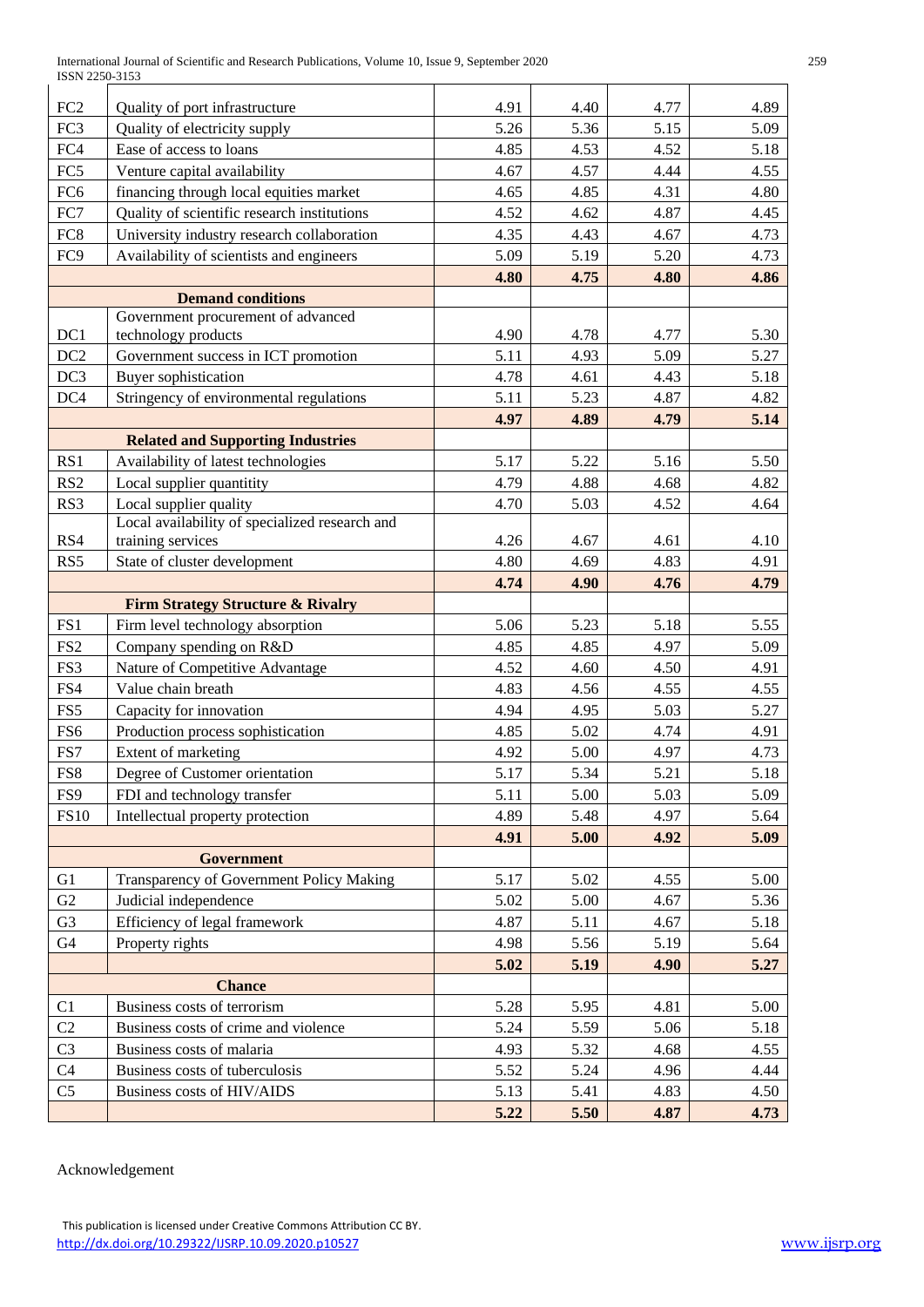International Journal of Scientific and Research Publications, Volume 10, Issue 9, September 2020 260 ISSN 2250-3153

I would sincerely like to thank Secretary Planning Department and Directorate of Economics & Statistics, Government of Andhra Pradesh for facilitating the Global Competitiveness Index Survey for the State and appointing me as the project lead. This study, which spans across the entire state of Andhra Pradesh, could not have been possible without their support and coordination.

#### References

- Agarwal, T., & Neogi, S. (2017). *Boosting Competitiveness of India's Food Processing Industry: Challenges and Opportunities.* Delhi: CUTS International.
- Albaladejo, M., & Weiss, M. (2017). *Skills Policy Instruments for Industrial Development in Low and Middle Income Countries.* Vienna: UNIDO.
- Almodovar, J., & Teixeira, A. A. (2014). Assessing the Importance of Local Supporting Organizations in the Automotive Industry: A Hybrid Dynamic Framework of Innovation Networks. *European Planning Studies, Vol. 22, No. 4*, pp. 841- 865.
- Andhra Pradesh, G. (2015, July). Andhra Pradesh Food Processing Policy 2015-20 & Operational Guidelines for implementation. Hyderabad, Andhra Pradesh, India: Industries & Commerce Department, Government of Andhra Pradesh.
- Anton Agus, S., Muzakan, I., Muhammad, W. F., Syamsuddin, & Sidiq, N. P. (2015). An Assessment of SME Competitiveness in Indonesia. *Journal of Competitiveness, Vol. 7, Issue 2*, pp. 60 - 74.
- Aries, P. H. (2016). What Drives International Competitiveness? An Empirical Test in Emerging Indonesian Market. *Journal of Competitiveness, Vol. 8, Issue 4*, pp. 124 - 139.
- Backus, M. (2019, April). *Why is productivity correlated with competition?* Cambridge: National Bureau of Economic Research.
- Bhatia, J. D. (2016). Porter's Five Forces Industry Analysis of Indian Passenger Car Industry. *Pacific Business Review International, Volume 8, Issue 7*, 113-123.
- Burange, L., & Yamini, S. (2008). The Performance of Indian Iron & Steel Industry and Competitiveness of the Firms. *Journal of Indian School of Political Economy, VOL. 20 NO. 3*, pp. 449- 458.
- Chaminade, C., & Vang, J. (2006). *Innovation policy for Asian SMEs: Exploring cluster differences.* Sweden: Centre for Innovation, Research and Competence in the Learning Economy (CIRCLE), Lund University.
- Diao, X., Rodrik, D., & Margaret, M. (2017). *The recent growth boom in developing economies: A structural change perspective.* Washington: International Food Policy Research Institute.
- Dixit, S., & Joshi, M. (2011). Enhancing COmpetitiveness of the Indian Automobile Industry: A Study using Porter's Diamond Model. *Management & Change, Volume 15, Number 1&2* , pp. 1-18.
- Dobbs, M. E. (2014). Guidelines for applying Porter's five forces framework: a set of industry analysis templates. *Competitiveness Review, Vol. 24 No. 1*, pp. 32-45.
- Dogl, C., Holtbrugge, D., & Schuster, T. (2012). Competitive advantage of German renewable energy firms in India and China: An empirical study based on Porter's diamond. *International Journal of Emerging Markets, Vol. 7 Issue: 2*, pp.191-214.
- Garone, L. F., & Maffioli, A. (2016). *Impact Evaluation of CLuster Development Programs: An Application to the Arranjos Produtivos Locais in Brazil.* Washington D.C.: Inter American Development Bank.
- GInting, G. (2014). Proposed Conceptual Model Internationalization of Small Medium Industries (SMIs) in Indonesia: The Relationship between Entreprenurial Orientation, Network Capital, Degree of Internationalization and Business Performance. *Asian Social Science; Vol. 10, No. 19*, pp. 220-229.
- Giuliani, E., Matta, A., & Pietrobelli, C. (2016). *Networks, Cluster Development Programs, and Performance: The Electronics Cluster in Córdoba, Argentina.* Washington D. C.: Inter-American Development Bank.
- GoI. (2014, March Saturday). The Andhra Pradesh Reorganization Act 2014. *The Gazette of india*. New Delhi, India: Ministry of Law & Justice.
- Gustav, R. (2004). *Arthur Lewis' Contribution to Development Thinking and Policy.* New Haven: Economic Growth Center Yale University.
- IBEF. (2018). *Engineering & Capital Goods.* New Delhi: India Brand Equity Foundation.

 This publication is licensed under Creative Commons Attribution CC BY. <http://dx.doi.org/10.29322/IJSRP.10.09.2020.p10527> [www.ijsrp.org](http://ijsrp.org/) IICCI. (2009). *The Engineering industry in India.* New Delhi: Indo-Italian Chamber of Commerce and Industry.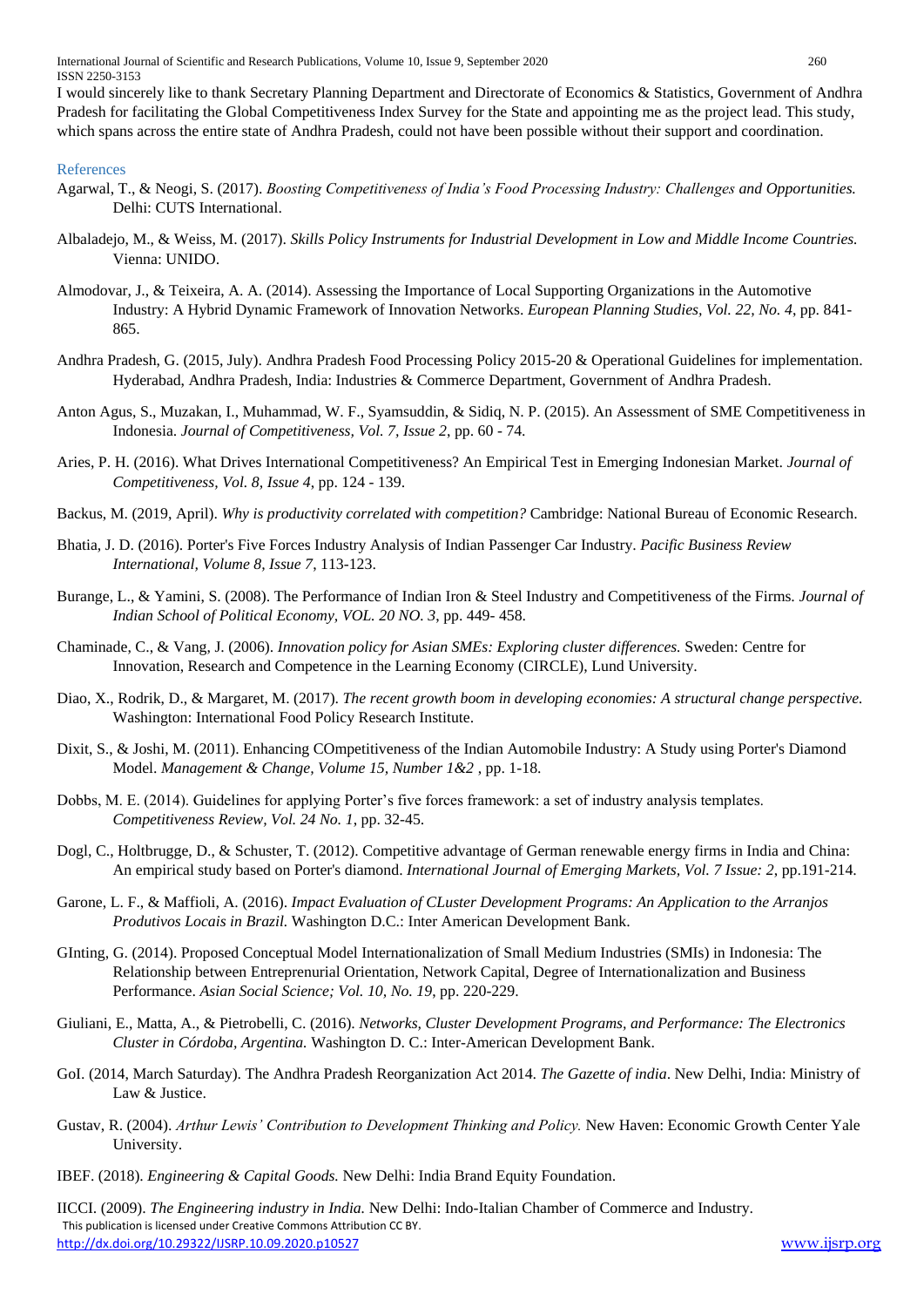Ingstrup, M. B. (2013). Facilitating Different Types of Clusters. *Management Review, 24(2)*, pp. 133-150.

- Jacob, F., & Jagannathan, L. (2007). Market Force Analysis for Indian Auto Component Industry. *Journal of Business Management Studies, Vol 3, No. 2*, pp. 36-40.
- Jhamb, P. D. (2016). An Application of Porter's Diamond Framework: A Case of Sports Goods Cluster at Jalandhar. *Pacific Business Review International, Volume 8, Issue 8*, 141-146.
- Jongwanich, J., & Nedelyn, M.-R. (2009). *Determinants of Structural Changes of Food Exports from Developing Countries.* Manila: Asian Development Bank.
- Joshi, J., & Somayaji, B. (2019). Possible development paths taken by global economies post-financial crisis. *International Journal of Scientific and Research Publications, Volume 9, Issue 5*, 411-419.
- Kapoor, A., & Sharma, S. (2016). *Competitiveness of India's Food Processing Sector.* New Delhi: India Food Report.
- Kharub, M., & Sharma, R. (2017). Comparative analyses of competitive advantage using competitive advantage using of MSMEs in Himachal Pradesh). *Competitiveness Review, Vol. 27 No. 2*, Vol. 27 No. 2.
- Kharub, M., & Sharma, R. K. (2016). Investigating the role of Porter Diamond determinants for competitiveness in MSMEs. *International Journal for Quality Research 10(3)*, pp. 471-486.
- Kim, M. (2019). Export Competitiveness of India's Textiles and Clothing Sector in the United States. *Economies 2019, 7, 47*.
- Kitson, M., Martin, R., & Tyler, P. (2004). Regional Competitiveness: An Elusive yet Key Concept. *Regional Studies. Vol. 38.9*, pp 991-999.
- KPMG. (2008). *Metals: Market & Opportunities.* New Delhi: India Brand Equity Foundation.
- Kutschke, A., Rese, A., & Baier, D. (2016). The Effects of Locational Factors on the Performance The Effects of Locational Factors on the Performance. *MDPI Sustainability Issue 8, 1281*.
- Mandal, S. (2011). Porter's Five Forces Analysis of the Indian Plastic Industry. *International Journal of Multidisciplinary Research, Vol.1 Issue 7*, 294-316.
- Md. Nur, A. S. (2018). Determinants of International Competitiveness of SMEs in a Developing Economy: Evidence from Bangladesh . *International Journal of Business and Management; Vol. 13, No. 1*, pp. 266-276.
- Okada, Y. (2005). Competition and Productivity in Japanese Manufacturing Industries. *NBER Working Paper 11540*.
- Porter, M. E. (1998). Clusters and the new economics of competition. *Harvard Business Review*, pp. 77-90.
- Porter, M. E. (2000). Location, Competition, and Economic Development: Local Clusters in a Global Economy. *ECONOMIC DEVELOPMENT QUARTERLY, Vol. 14 No. 1*, 15-34.
- Porter, M. E. (2003). The Economic Performance of Regions. *Regional Studies, Vol. 37.6&7*, pp. 549–578.
- Porter, M. E. (2008). The Five Competitive Forces that Shape Strategy. *Harvard Business Review*, 25-40.
- Porter, M. E., & Ketels, C. H. (2003). *UK Competitiveness: moving to the next stage.* United Kingdom: Economics & Social Research Council.
- RBSA Valuation Advisors, L. (2018). *Indian Steel Industry Analysis.* New Delhi: RBSA Advisors.
- Rodrigues, G., & Khan, Z. R. (2015). Competitiveness of Clothing Industry based on Porter's DIamond Model: SAFTA Countries. *Academics World International Conference*, (pp. pp. 18-23). New York.
- Rodrik, D., McMillan, M., & Sepulveda, C. (2016). *Structural Change, Fundamentals, and Growth.* Washington DC: International Food Policy Research Institute.
- Schrammel, T. (2013). Bridging the Institutional Void: An Analytical Concept to Develop Valuable Cluster Services. *Management Revue, 24(2)*, 114-132.
- Schwab, K. (2018). *The Gobal Competitiveness Report 2018.* Geneva: World Economic Forum.

This publication is licensed under Creative Commons Attribution CC BY. <http://dx.doi.org/10.29322/IJSRP.10.09.2020.p10527> [www.ijsrp.org](http://ijsrp.org/)